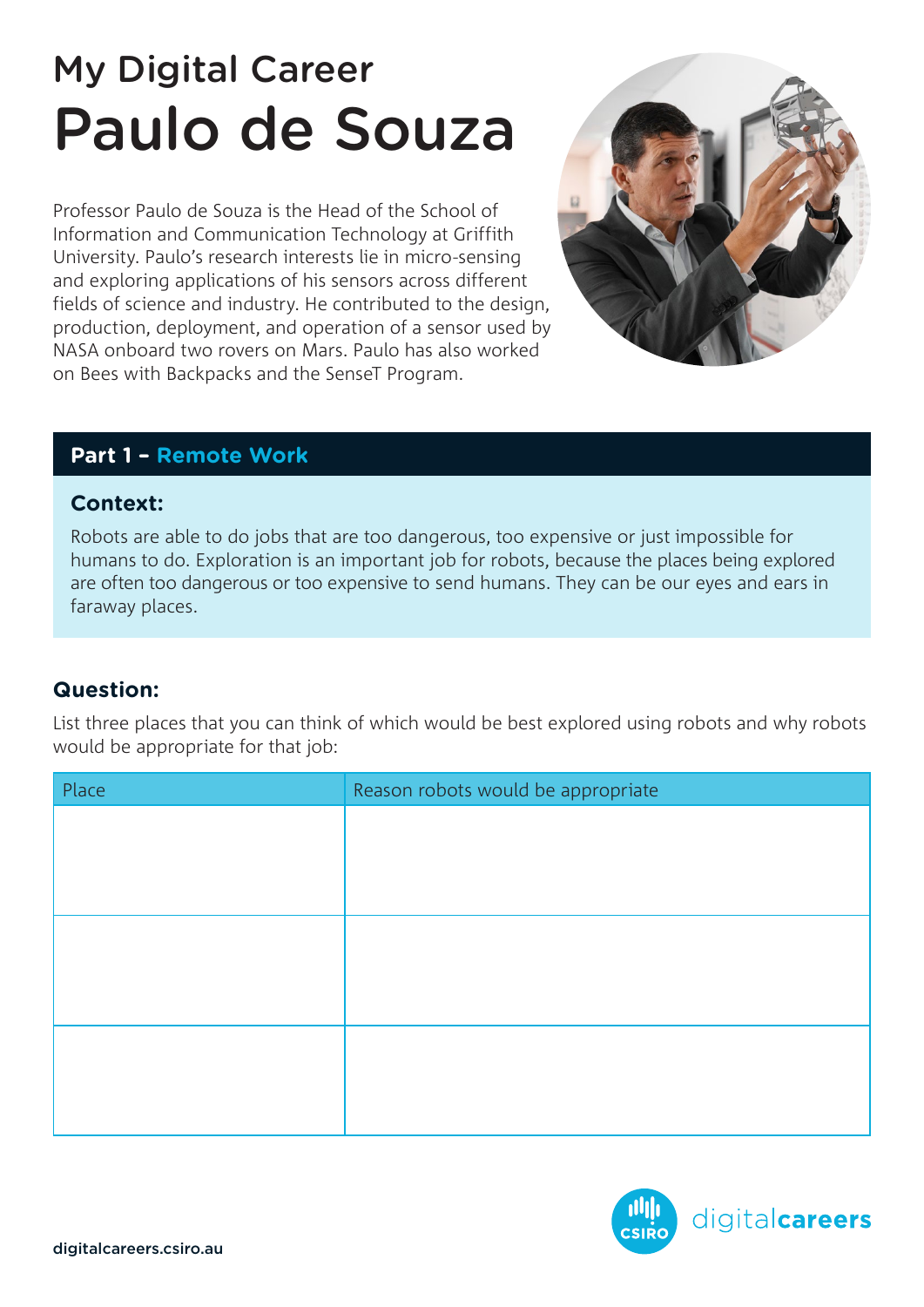## **Part 2 – Sensors and Movement**

#### **Context:**

Robots perceive the world by gathering data using their sensors, similar to the way we use our senses to tell us about the world. Robots have sensors installed on them to gather data for multiple reasons. Some sensors are used by the robot to help them understand the world around them and move around safely. Sensors can be used to detect a wide range of things, including:

|                                                         | light levels | colours | magnetic fields | touch | distance to objects |
|---------------------------------------------------------|--------------|---------|-----------------|-------|---------------------|
| location<br>movement speed<br>sounds<br>torce<br>images |              |         |                 |       | temperature         |

## **Question:**

What are some of the hazards around the room that a robot would need to be able to detect so it could move around safely? Consider a robot about the size of a human.

| List of hazards: |  |
|------------------|--|
|                  |  |
|                  |  |
|                  |  |
|                  |  |
|                  |  |
|                  |  |
|                  |  |
|                  |  |
|                  |  |
|                  |  |

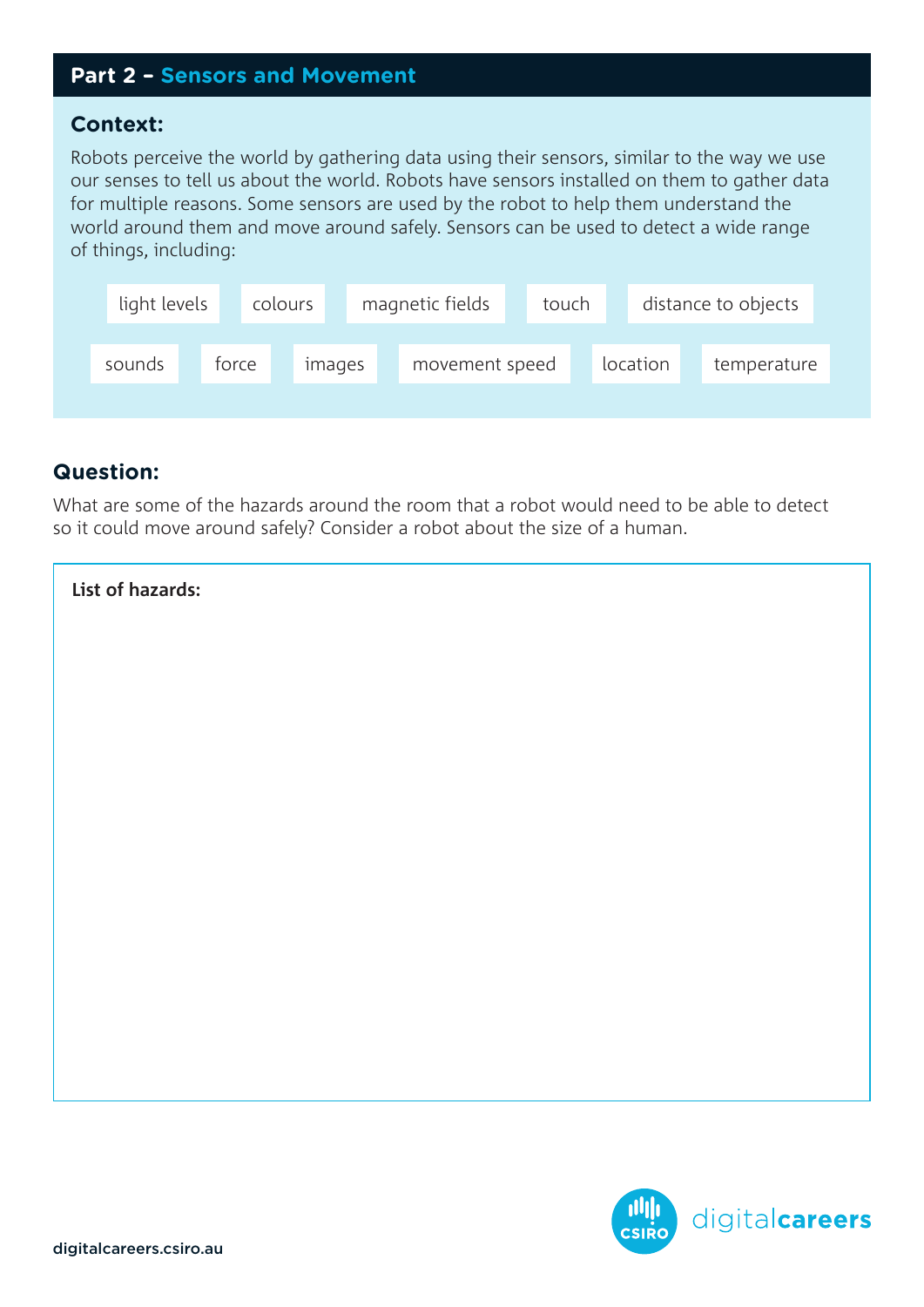# **Question:**

Pick one of the three places you listed earlier in Part 1. What hazards would your robot need to be able to detect so that it can explore that place safely?

| List of hazards: | Sensor list: |
|------------------|--------------|
|                  |              |
|                  |              |
|                  |              |
|                  |              |
|                  |              |

# **Question:**

What kind of sensors could your robot use to detect the hazards you listed and move safely around them?

| Sensor list: |  |
|--------------|--|
|              |  |
|              |  |
|              |  |
|              |  |
|              |  |
|              |  |
|              |  |
|              |  |
|              |  |
|              |  |
|              |  |
|              |  |
|              |  |
|              |  |
|              |  |
|              |  |
|              |  |
|              |  |
|              |  |
|              |  |
|              |  |
|              |  |
|              |  |
|              |  |

# **Question:**

Robots need to be programmed so that they can respond to their environment without humans assisting them. Write three rules for your robot, linking the things that your sensor detects to actions the robot needs to take.

For example, if the robot detects temperatures over 100 degrees Celsius ahead, then it should move backwards, away from the source of heat.

#### **Sensor list:**

| If the sensor detects | Then the robot should |
|-----------------------|-----------------------|
|                       |                       |
|                       |                       |
|                       |                       |
|                       |                       |
|                       |                       |
|                       |                       |
|                       |                       |
|                       |                       |
|                       |                       |